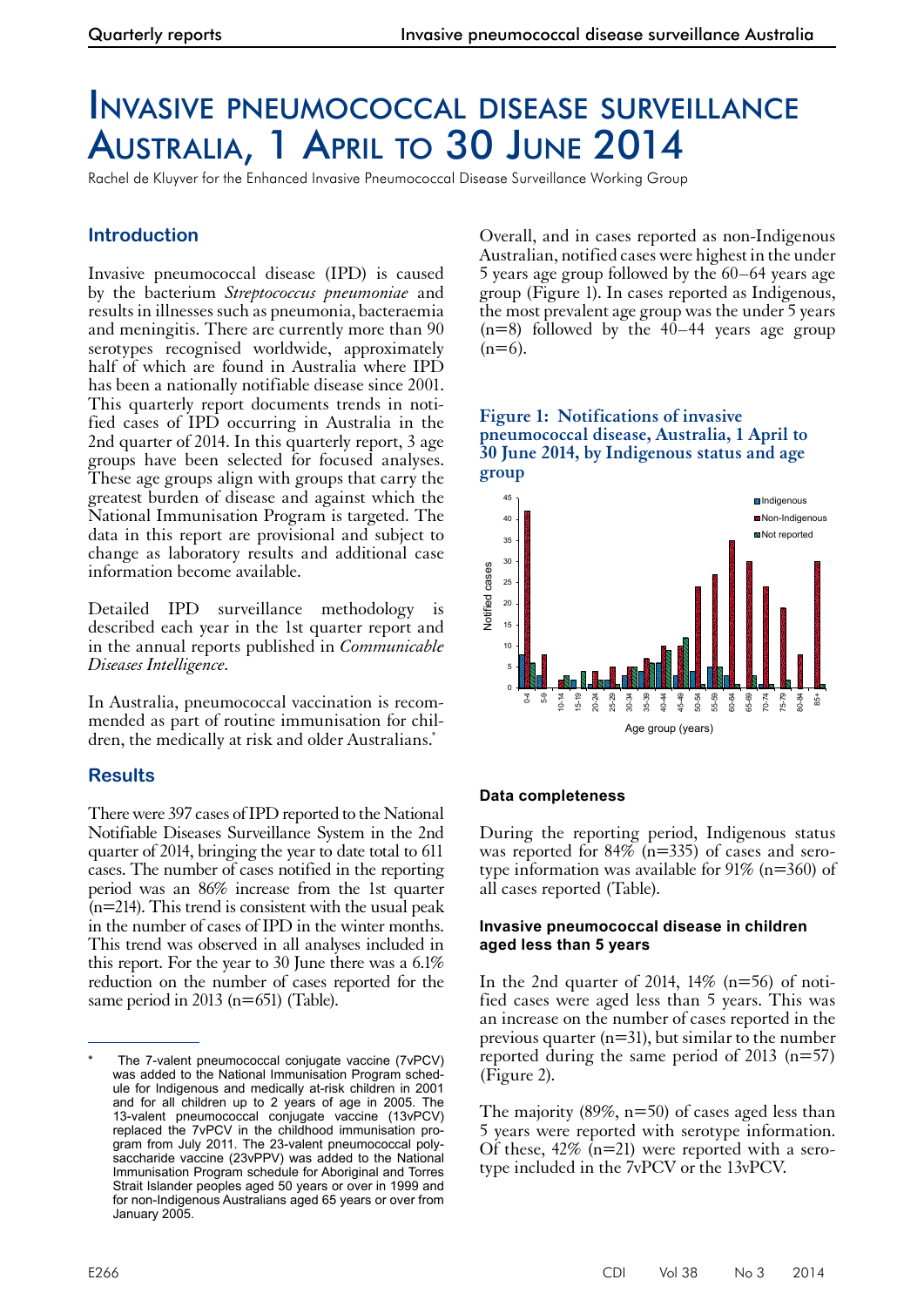| <b>Indigenous status</b>                  | <b>ACT</b> | <b>NSW</b> | ΝT  | Qld | <b>SA</b> | Tas. | Vic. | <b>WA</b> | 1st<br>qrt<br>2014 | 4th<br>qrt<br>2013 | 1st<br><b>grt</b><br>2013 | Year<br>to date<br>2014 |
|-------------------------------------------|------------|------------|-----|-----|-----------|------|------|-----------|--------------------|--------------------|---------------------------|-------------------------|
| Indigenous                                | 0          | 5          | 10  |     | 3         |      | 0    | 17        | 43                 | 38                 | 33                        | 43                      |
| Non-Indigenous                            | 3          | 49         | 1   | 20  | 15        | 2    | 35   | 11        | 136                | 272                | 157                       | 136                     |
| Not stated/ unknown                       | 0          | 9          | 0   | 3   | 0         | 0    | 17   |           | 30                 | 25                 | 27                        | 30                      |
| Total                                     | 3          | 63         | 11  | 30  | 18        | 3    | 52   | 29        | 209                | 335                | 217                       | 209                     |
| Indigenous status<br>completeness* (%)    | 100        | 86         | 100 | 90  | 100       | 100  | 67   | 97        | 86                 |                    |                           |                         |
| Serotype completeness <sup>†</sup><br>(%) | 100        | 89         | 100 | 87  | 94        | 100  | 87   | 97        | 90                 |                    |                           |                         |

#### **Table: Notified cases of invasive pneumococcal disease, Australia, 1 April to 30 June 2014, by Indigenous status, serotype completeness and state or territory**

Indigenous status completeness is defined as the reporting of a known Indigenous status, excluding the reporting of not stated or unknown Indigenous status.

† Serotype completeness is the proportion of all cases of invasive pneumococcal disease that were reported with a serotype or reported as non-typable. Serotype incompleteness may include when no isolate was available as diagnosis was by polymerase chain reaction and no molecular typing was attempted or was not possible due to insufficient genetic material; the isolate was not referred to the reference laboratory or was not viable; typing was pending at the time of reporting; or no serotype was reported by the notifying jurisdiction to the National Notifiable Diseases Surveillance System.

#### **Figure 2: Notifications and rates of invasive pneumococcal disease in those aged less than 5 years, Australia, 2003 to 30 June 2014, by vaccine serotype group**



Diagnosis date (year and quarter)

Over the period 2007 to 2011 notified cases aged less than 5 years with disease caused by the 6 additional serotypes (1, 3, 5, 6A, 7F and 19A) that would be covered by the 13vPCV, increased steadily, particularly those caused by serotype 19A (Figure 3). However, cases of serotype 19A have decreased since the 4th quarter of 2011, reflecting the introduction of the 13vPCV into the universal

childhood immunisation program in mid-2011. In the 2nd quarter of 2014, there were 10 cases aged less than  $\bar{5}$  years with disease due to serotype 19A, 6 cases due to serotype 3 and 1 case each of serotypes 1 and 6A. In this age group, no cases were reported with disease caused by serotype 5 or 7F; a previously common serotype.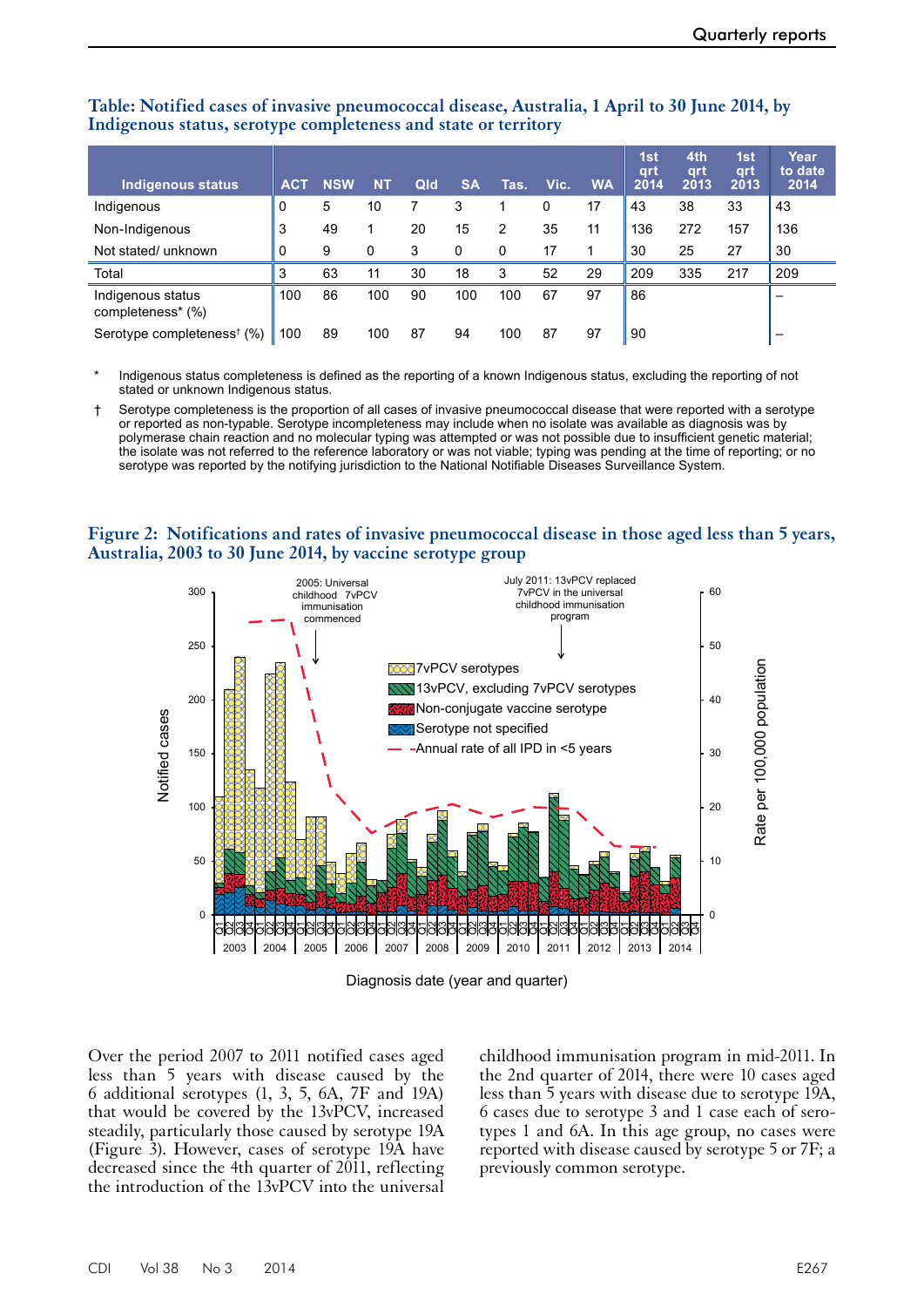#### **Figure 3: Notifications of invasive pneumococcal disease caused by serotypes targeted by the 13-valent pneumococcal conjugate vaccine\* and rates of all invasive pneumococcal disease, aged less than 5 years, Australia, 2003 to 30 June 2014**



Excludes those targeted by 7-valent pneumococcal conjugate vaccine

#### **Invasive pneumococcal disease in Indigenous Australians aged 50 years or over**

In the 2nd quarter of 2014,  $3\%$  (n=13) of notified cases were reported as Indigenous Australians aged 50 years or older (Figure 4). This was a 58% increase compared with the 1st quarter  $(n=9)$  and was slightly lower than the number reported during the same period in 2013 (n=15).

All but one of the cases notified in the 2nd quarter of 2014 were reported with serotype information. Of these, approximately half  $(n=7)$  were reported with disease due to serotypes targeted by the 23vPPV. The remaining cases reported disease due to a non-vaccine serotype (n=5).

#### **Invasive pneumococcal disease in non-Indigenous Australians aged 65 years or over**

In the 2nd quarter of 2014, 28% (n=111) of noti-<br>fied cases were reported as nonIndigenous and aged 65 years or over. This was an increase in the number of cases reported in the previous quar-<br>ter  $(n=58)$  and a 21% reduction on the number reported during the same period of 2013 (n=141) (Figure 5).

The majority  $(94\%, n=104)$  of cases reported in this quarter were reported with serotype information. Of these cases,  $64\%$  (n=67) were reported with a serotype targeted by the 23vPPV. While the burden of disease in this age group has remained relatively stable, the profile of serotypes causing disease has changed over time. Disease due to serotypes targeted by the 7vPCV has reduced substantially in this age group, which is likely to be due to herd immunity impacts from the childhood immunisa-<br>tion program.

#### **Mortality due to invasive pneumococcal disease**

Nationally, there were 21 deaths attributed to 13 different IPD serotypes during this reporting period. No deaths in the under 5 years age group were due to serotypes included in the 7vPCV or 13vPCV.

#### **Conclusion**

The number of notified cases of IPD in the 2nd quarter of 2014 was an 86% increase on the previous quarter, which was consistent with the seasonal increase of IPD during winter. To 30 June, the total number of cases in 2014 was a 6% reduction on the number of cases reported for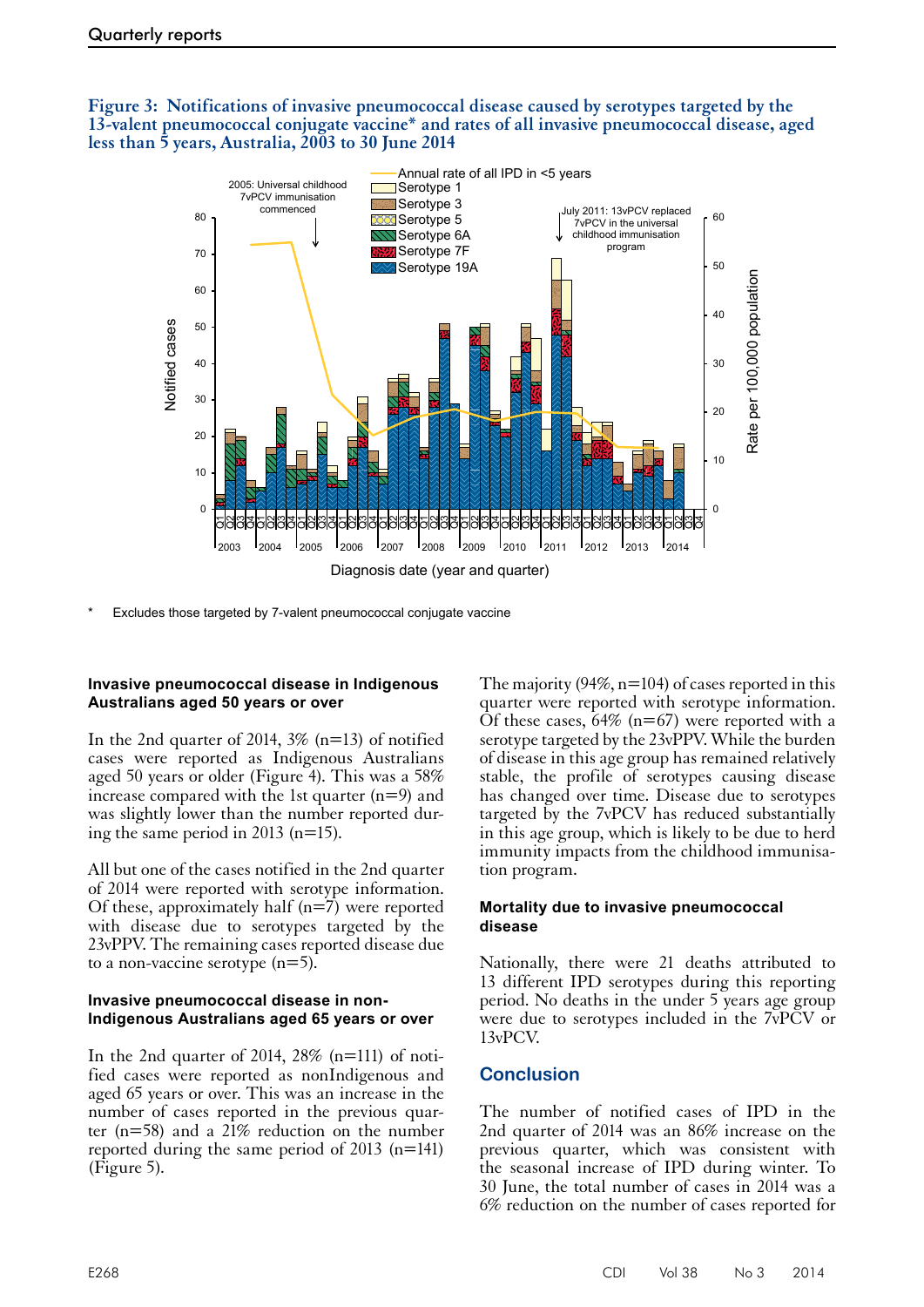#### **Figure 4: Notifications and rates of invasive pneumococcal disease in Indigenous Australians aged 50 years or over, Australia, 2003 to 30 June 2014, by vaccine serotype group**



In 1999, 23vPPV immunisation commenced for Indigenous Australians aged 50 years or over.

#### **Figure 5: Notifications and rates of invasive pneumococcal disease in non-Indigenous Australians aged 65 years or over, Australia, 2003 to 30 June 2014, by vaccine serotype group**



Diagnosis date (year and quarter)